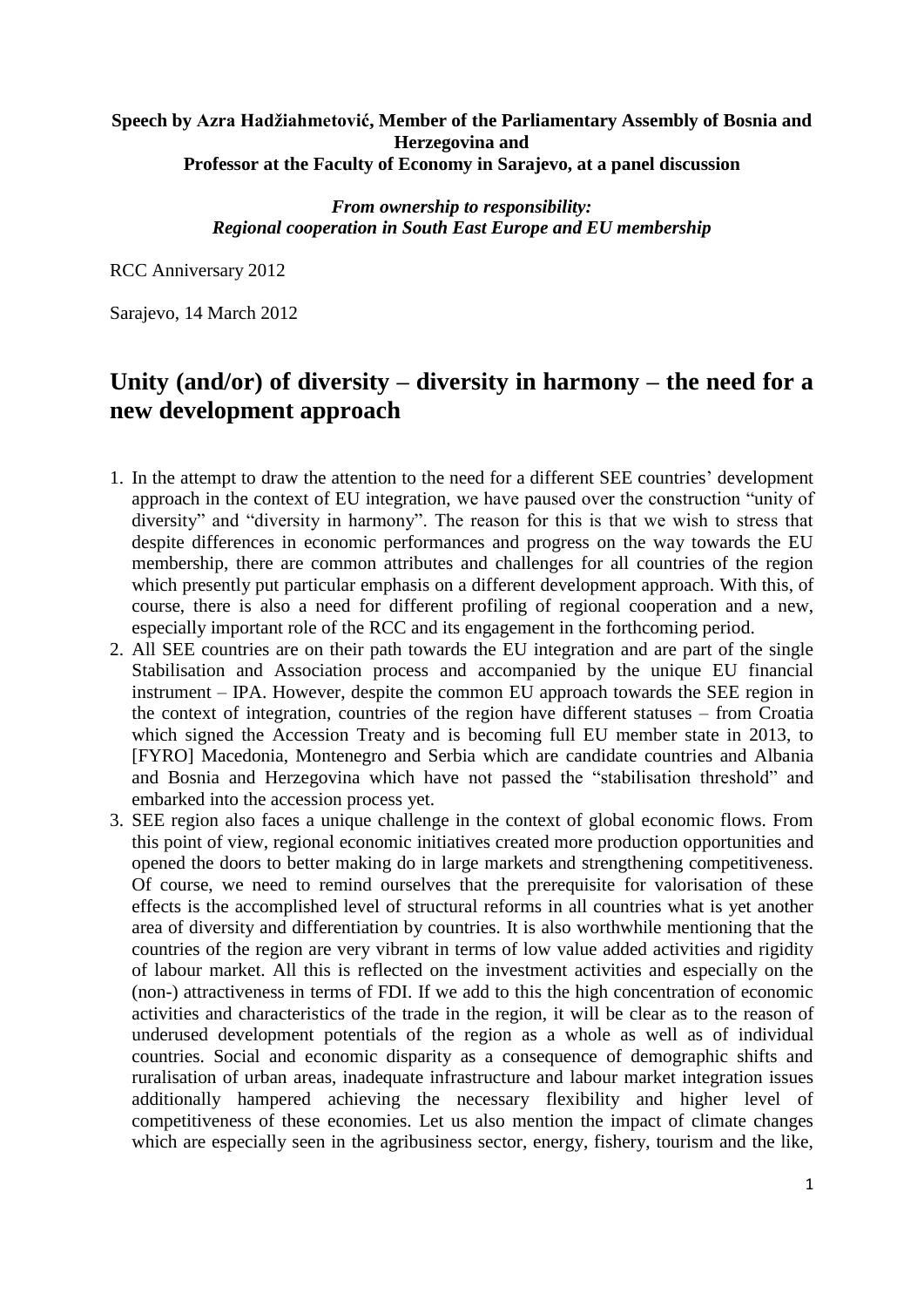key sectors for development of countries from the region. All these challenges refer to the need for one utterly different development approach and resolution of issues arising from global and regional restructuring.

4. Special area of analysis is the reflection of global economic crisis and debt crisis in eurozone onto the region. Let us remind ourselves of the following:

Financial crisis as of July 2007 reflected onto the entire region in the last quarter of 2008;

- The crises was transmitted onto the region through financial and trade channels;
- Reflections of the crisis in all counties of the region were: decline in exports, pressures to the labour market, growing foreign debt and budget deficits;
- Recovery of all countries of the region was driven by external conditions (both in terms of financing and export demand). Hence the next impact – as of 2010 new issues emerge as a consequence of debt crisis in eurozone.
- 4. What is a common trait for all countries of the region prior to the crisis as a result of which we see such crisis reflections and challenges for the region?

Growth model in all countries of the region was driven by capital flows, credit expansion, spending based on local demand. Credit expansion influenced the growth of population's purchasing power, increase in investment activities and increase of tax base, created upon such a model.

Such a growth model emphasised the external weaknesses which prior to the crisis drew attention to the sustainability issue, especially due to the external imbalance. It is worth noting that the growing deficit of the current account, growing foreign debt share in GDP and high-level of compliance of financial systems and Euroisation have been the common characteristics of all in the region.

Despite this, the growth conditions varied among the countries. Domestic weaknesses of each of them resulted in various growth performances. The differences arouse from having a sort of an autistic macroeconomic policy what was a reflection of domestic risks and weaknesses of foreign shocks.

Before the crises, for example, Bosnia and Herzegovina, [FYRO] Macedonia, Montenegro and Serbia used expansive and procyclic fiscal policy, increasing external imbalances and dependency on external financing. This resulted in pronounced weaknesses with the first disturbances in external financial flows.

Among these four countries, Serbia and Bosnia and Herzegovina recorded significant financial gap that also resulted from local conditions affected by global trends. In order to finance the gap, adjust programmes and restore macroeconomic and financial stability, they used additional IMF funding sources in the form of stand-by arrangements.

In contrast to this, Albania and Croatia were more oriented towards external balances. Internal financing in these two countries was made difficult by disrupted external balances rather than by the impact of global crises.

Though having different causes, such policies created pressures onto domestic demand and resulted in growing deficits in the current account. This resulted in the following: when the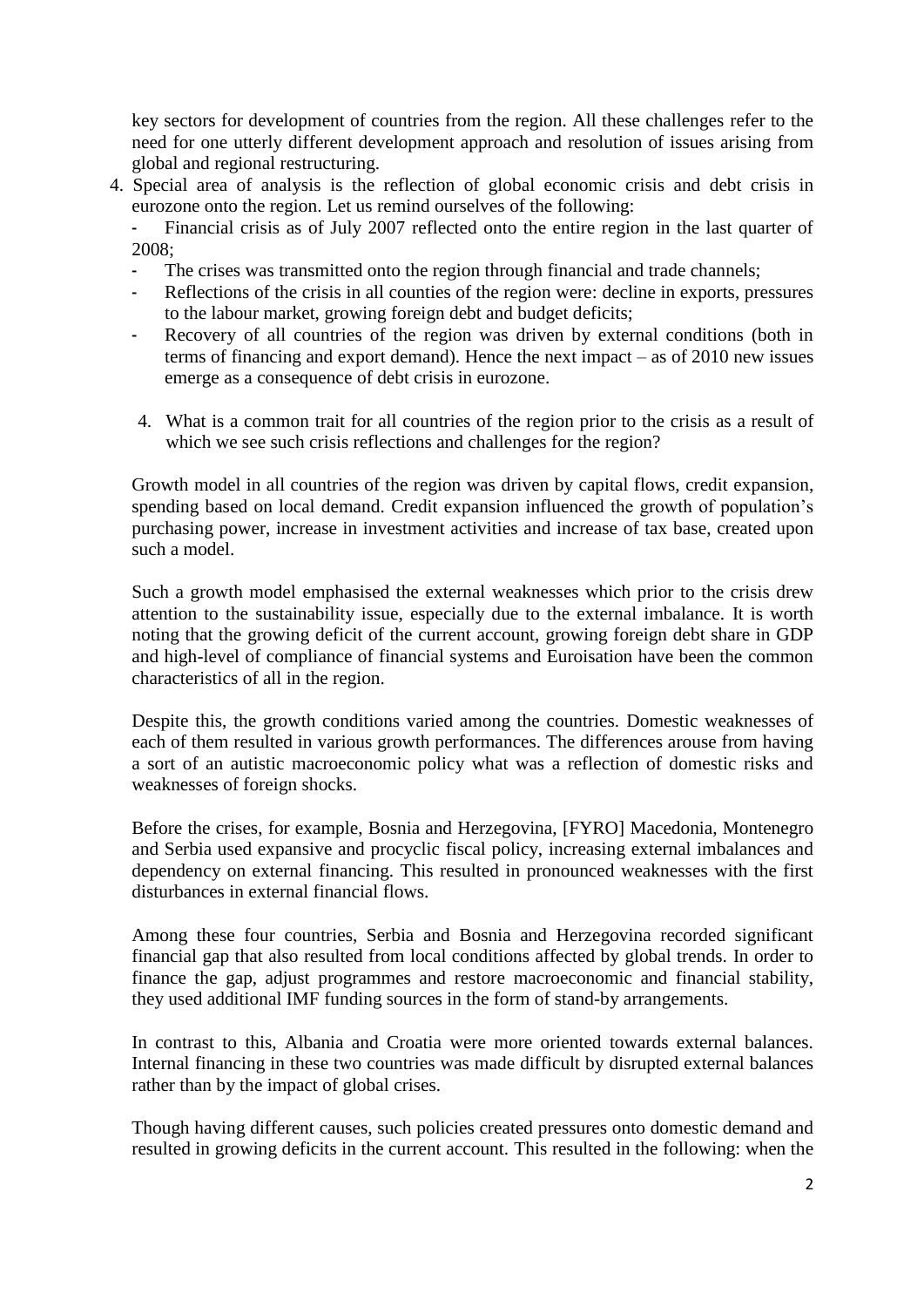crisis hit external finances and internal financing decreased, countries were limited in using the anti-cyclic response. The use of fiscal policy as an automated stabiliser was limited and the crisis became widespread.

Expansive fiscal policy in the four countries also limited the area of use of discretionary fiscal instruments as a response to external shocks, while Croatia and Albania with more careful fiscal policy managed to cover their external and internal finances without officially requesting external support.

However, despite this common trait, the growth reflections are different. Albania, which was the only country able to partially use fiscal policy instruments (financing through revenues generated by privatisation), continued recording economic growth, while at the same time Croatia suffered consequences of long-term recession.

Along with fiscal limitations, anti-cyclic policy is also limited by monetary instruments, especially in Bosnia and Herzegovina and Montenegro. Limitations to the systems of fix or quasi-fixed exchange rate regimes allowed only Albania and Serbia to use monetary instruments for absorption of external shocks. However, this had limited benefits for Serbia due to the inflationary tendencies.

Albania is thus the only country in the region that recorded economic growth and the only country that partially used instruments of discretionary fiscal policy and monetary instruments and, as a result of this "success", reached record high budget deficit and the largest public debt in the region.

- 5. What have all these diversities highlighted as a common trait?
- Export-driven growth slowed down with the debt crisis making domestic demand key to stimulate growth. However, due to the request for fiscal consolidation and decrease in externally financed credit growth, domestic demand recorded a decline. Let us also mention that the reduction of demand was also a request for adjustment of external imbalances, deficit in current account.
- Credit terms and conditions resulted from disrupted public finances, increased budget deficit and growing debt share in GDP.
- Country's capacities to use external sources to expand economic base and export capacities are limited.
- The crisis additionally fostered the need for a new development approach. Transition to a more balanced growth model is imposed as an imperative in order to avoid the effects of re-accumulated disequilibrium and fragility of the economic system.
- 7. Given that social consequences of crisis will last longer than the crisis itself, along with unpredictability of global economy caused by financial and economic turbulences, the priority question arising is how to adjust to these challenges?

In the context of crisis impact onto economic and social sector, the path towards a solution is undoubtedly more and different regional cooperation. The imperatives of new circumstances ask for development of mechanisms of regional cooperation as a possible way for the region and individual countries to respond to the devastating impacts of economic crisis while fully employing their development potential in a new combination set.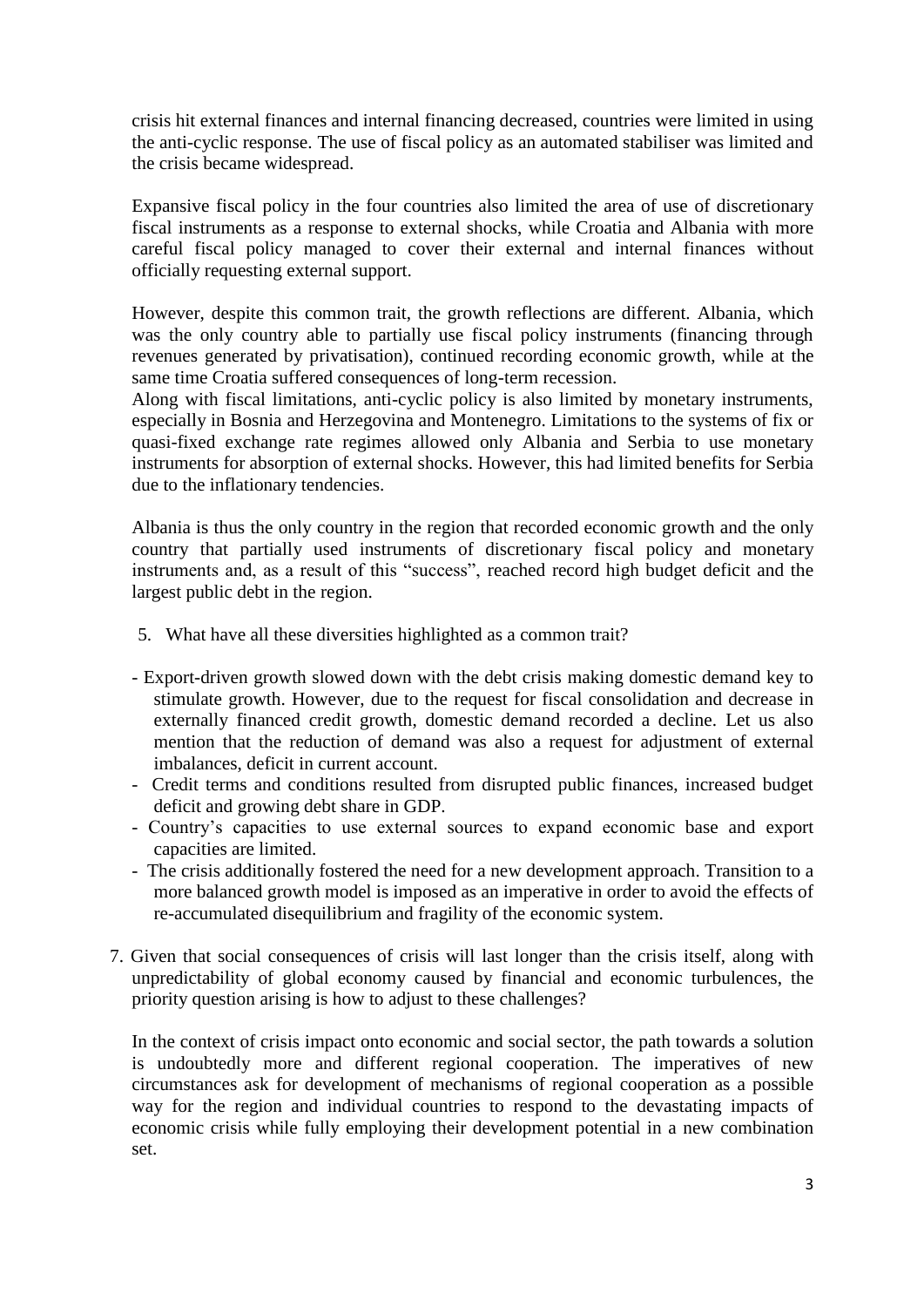Thus, new development circumstances, new development paradigm, regional cooperation with new modalities.

Why?

It is a path towards

- Strengthening economic performances as an engine of regional competitiveness, economic growth and employment;
- Bringing more dynamism in the process of approximation of the region towards the EU and reducing regional imbalances caused by different status of countries in the context of the EU;
- Reducing disparity of the region as regards the EU;
- Bringing disparity within the region to the level of necessary mobility;
- Improving economic performances of each individual country and using regional cooperation to accelerate dynamics of EU approximation;
- Strengthening regional responsibility which is a concrete example demonstrating the benefit of cooperation in the context of EU integration, and at the same time promotion of benefits of EU integration and its policies;
- Let us be reminded that the European principles of regional cooperation strengthen both region's sustainability and regional responsibility.
- The region stresses the issue of responsibility of individual countries, at the same time increasing reliability in meeting the obligations by all stakeholders in the region;
- It is also an answer to the crucial issue of economic motivation for both the imperatives of debt sustainability and reducing budget deficit, and for strengthening competitiveness and implementation of structural reforms that the growth is dependent on;
- It is also a catalyst of necessary social consensuses, providing linkages among the projects and realising positive external effects.
- 8. What do the logics of sustainability strategy demonstrate for the countries and region as a whole?
	- Development is possible but is not a result of automatism;
	- There must be a common vision accompanied with the development strategy;
	- Prioritisation is of particular importance given the large demands determined by economic and social issues and limited resources.

In the context of this paradigm, regional cooperation gets a new important meaning as a development opportunity in line with the new package of regional priorities.

This, of course, does not mean moving away from all-inclusive modality of regional cooperation. However, strategic approach and regional priorities need to profile a new structure by reallocating resources in order to put them to a more efficient use, have modern infrastructure, enable expanding the export basis and inflow of FDI as a source of dynamic benefits for us all. Lack of strategic approach and regional priorities carefully selected in line with the new circumstances would continue the agony of increasing exports and FDI inflow as an end rather than means to this end, an instrument of development